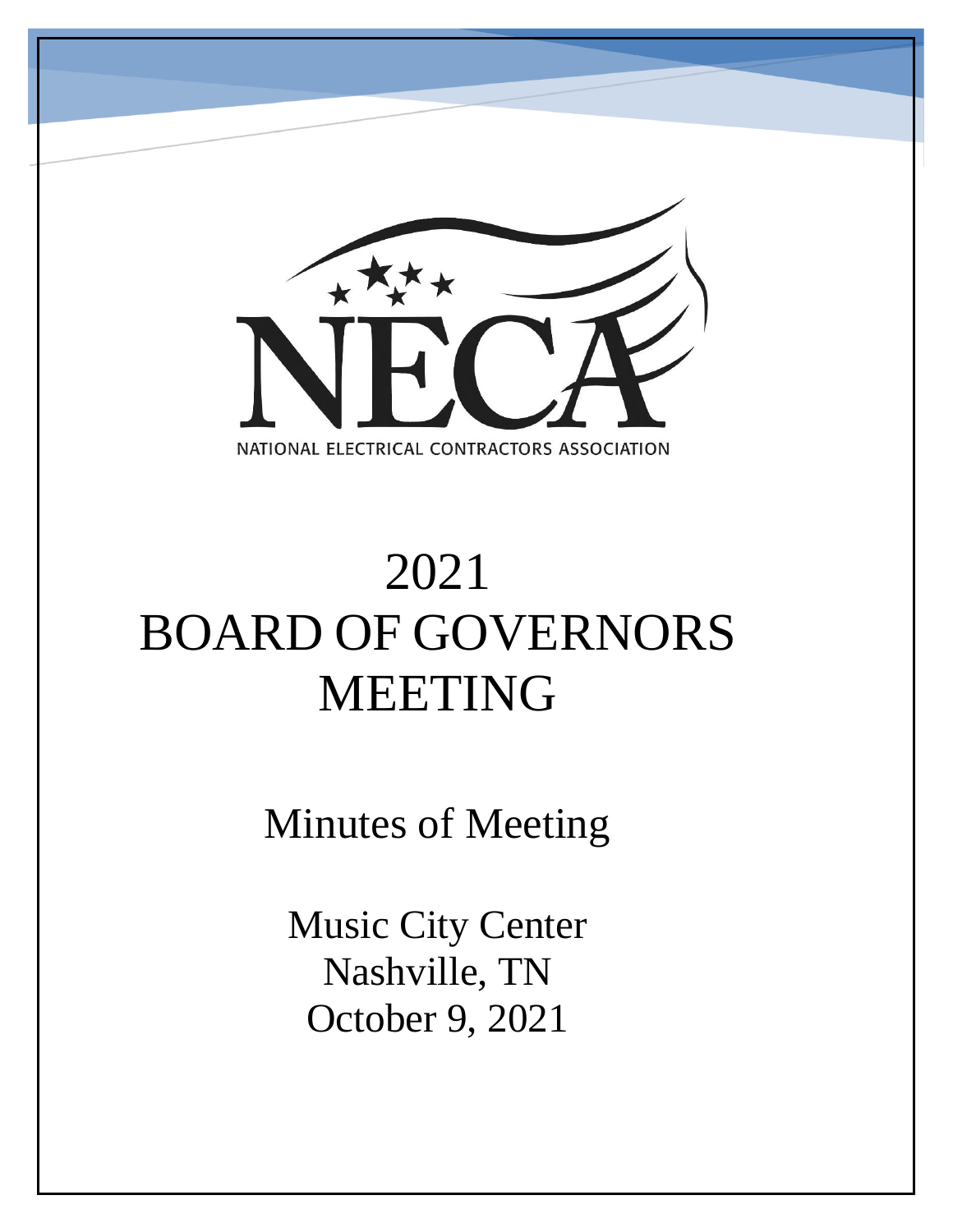# **TABLE OF CONTENTS**

| Page                                                  |  |
|-------------------------------------------------------|--|
|                                                       |  |
|                                                       |  |
|                                                       |  |
| <b>Recognition:</b>                                   |  |
| <b>Officers Reports:</b>                              |  |
| <b>Guest Speaker:</b>                                 |  |
| <b>Actions:</b>                                       |  |
| <b>Establishment of the NECA Executive Committee:</b> |  |
|                                                       |  |
|                                                       |  |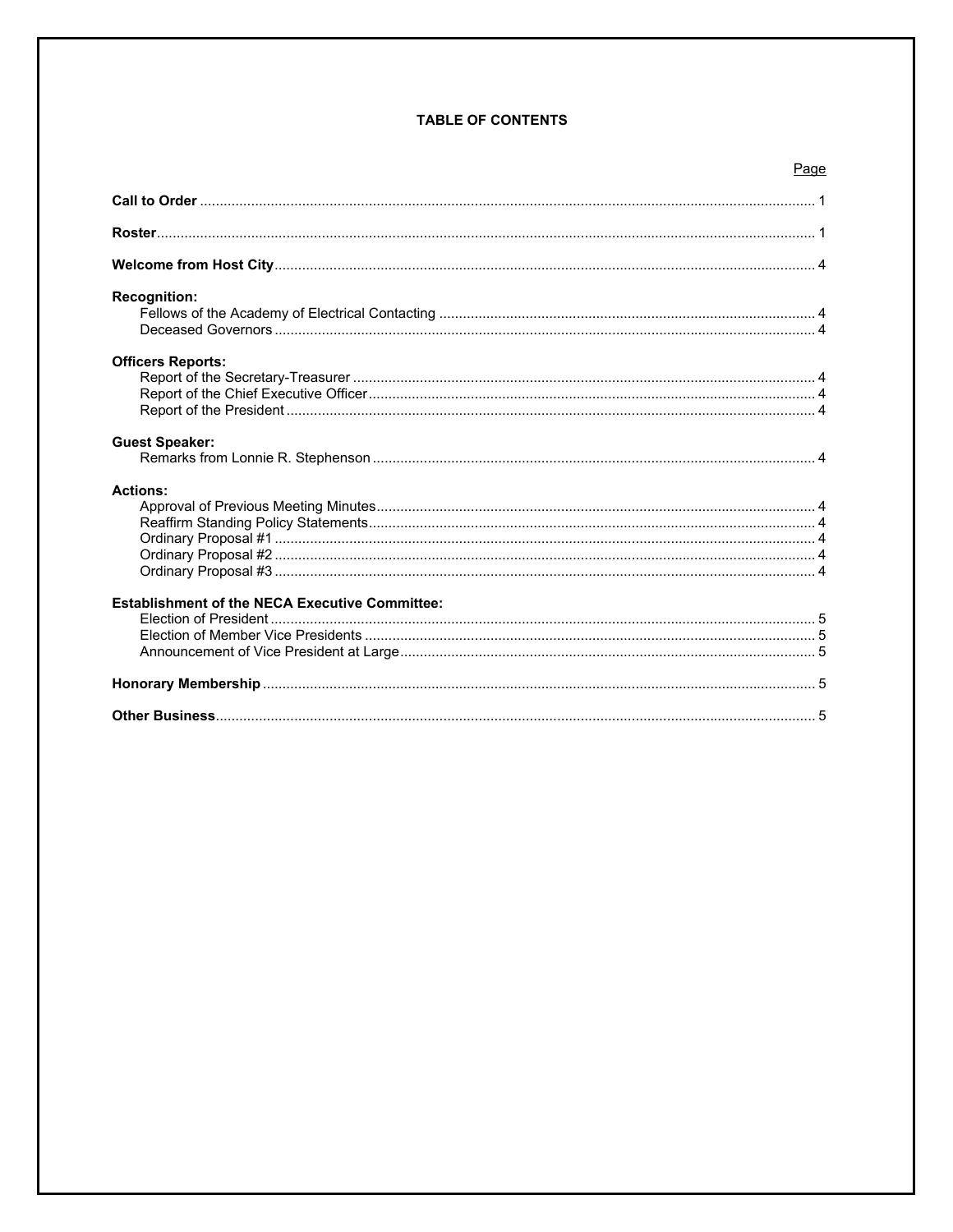# **MINUTES OF MEETING Solution Contract Contract Contract Contract Contract Contract Contract Contract Contract Contract Contract Contract Contract Contract Contract Contract Contract Contract Contract Contract Contract Contract Contract Contr BOARD OF GOVERNORS NATIONAL ELECTRICAL CONTRACTORS ASSOCIATION, INC.**

# **Music City Center Contract City Center Contract City Center Contract City Center Contract City Center Contract Contract Contract Contract Contract Contract Contract Contract Contract Contract Contract Contract Contract Co**

David Long, Traci M. Walker

Co-Chair: Secretary and Director, Sergeants-at-Arms:

**Call To Order:** CEO Long called the regular meeting of the Board of Governors of the National Electrical Contractors Association, Inc. to order at 9:00 a.m. Mr. Long welcomed the members of the Board and guests.

Regarding the conduct of the meeting, the following are applicable in accordance with sections 4.4 and 8 of the Bylaws:

- In all elections of officers, except when the candidate is unopposed, and in voting on amendments to the Bylaws, the Board of Governors shall take a ballot vote. On other matters, the usual form of voice voting shall prevail with each member of the Board of Governors having one vote. When a ballot is not required, any member of the Board of Governors may call for a ballot vote on any question before the question is put to the Board of Governors for a vote.
- On ballot votes, except on matters pertaining to Labor Relations, each Governor shall cast, as a unit, all the number of votes as provided in the Bylaws for the members of the chapter who are in good standing thirty (30) days prior to the date of the meeting. On any matter pertaining to labor relations, the number of votes shall be limited to those attributable to members that are signatory to an I.B.E.W. labor agreement. The President, District Vice-Presidents and the Vice-President-at-Large shall cast one (1) vote each.
- Effective date of these proposals shall be immediate upon passage unless otherwise indicated.
- Robert's Rules of Order will govern such discussion as may be desired on these proposals.

**ROSTER** - The following is a list of the members of the NECA Board of Governors that were in attendance:

# **EXECUTIVE COMMITTEE**

| Vice President, District 1:  | Michael E. McPhee - Farmington, Connecticut |
|------------------------------|---------------------------------------------|
| Vice President, District 2:  | Todd A. Mikec - Canonsburg, Pennsylvania    |
| Vice President, District 3:  | Kirk Davis - Shreveport, Louisiana          |
| Vice President, District 4:  | David Washebek - Brookfield, Wisconsin      |
| Vice President, District 5:  | Vincent Real - San Antonio, Texas           |
| Vice President, District 6:  | Scott Bringmann - Anchorage, Alaska         |
| Vice President, District 7:  | Gregory A. Rick - Moorhead, Minnesota       |
| Vice President, District 8:  | Craig Clark - Lakewood, Colorado            |
| Vice President, District 9:  | Earl Restine Jr. - San Diego, California    |
| Vice President, District 10: | Jody Shea - Chattanooga, Tennessee          |
| Vice President at Large:     | David Nielsen - Minneapolis, Minnesota      |
|                              |                                             |

# **Unable to Attend**

President: Larry Beltramo - San Jose, California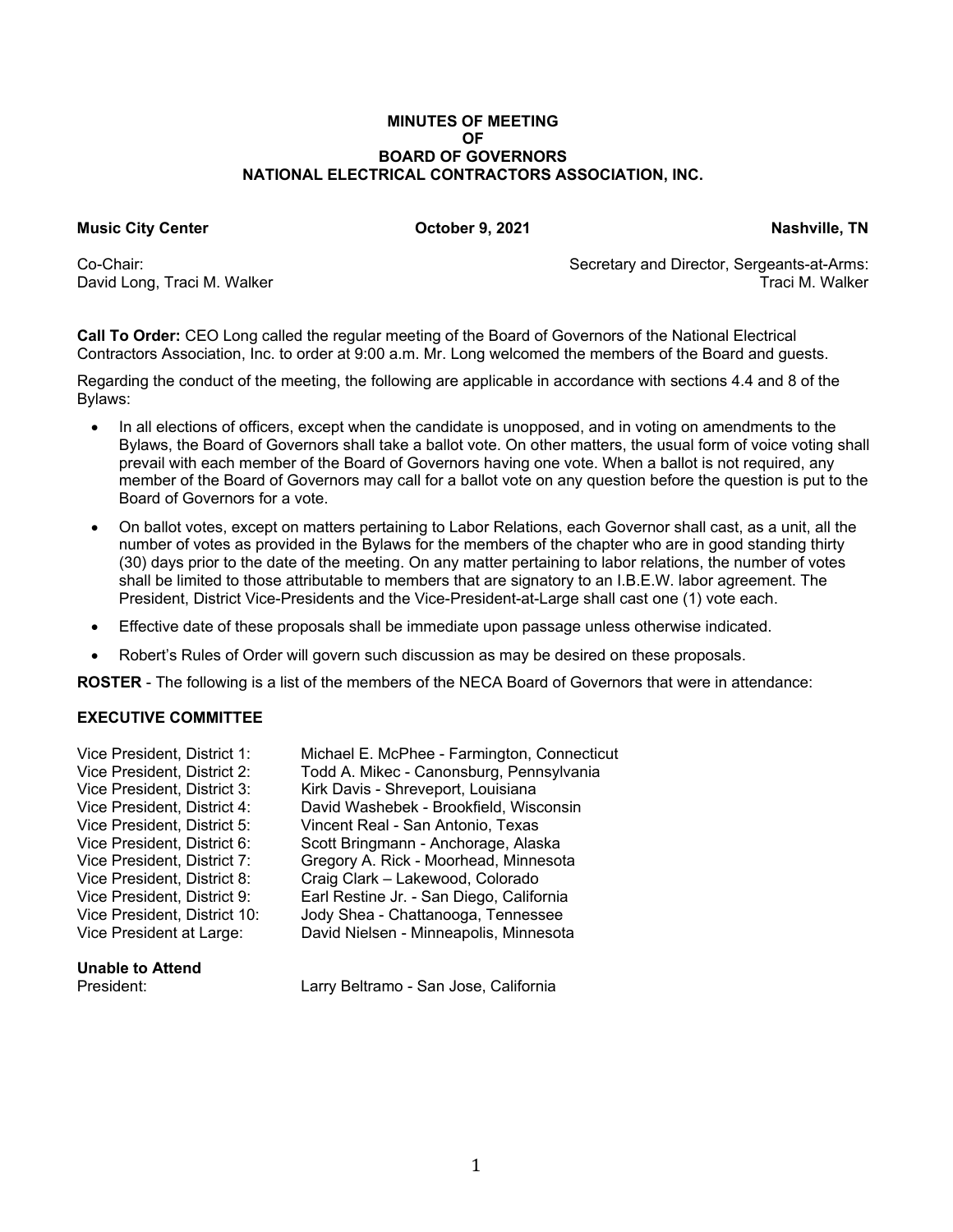# **CHAPTER AND GOVERNOR**

| American Line Builders Chapter  Edward Farrington        |  |
|----------------------------------------------------------|--|
|                                                          |  |
|                                                          |  |
|                                                          |  |
| Atlantic Coast Chapter  W. Robert O'Neal                 |  |
|                                                          |  |
|                                                          |  |
| California Central Coast Chapter  Louis J Angelos        |  |
|                                                          |  |
|                                                          |  |
|                                                          |  |
| Central Indiana Chapter Sara Dinkel Smith                |  |
| Central Massachusetts Chapter Joseph F St. Pierre        |  |
| Central Mississippi Chapter  Glade McInnis               |  |
|                                                          |  |
| Central Texas Chapter  Ben Frank, Alternate              |  |
| Chicago & Cook County Chapter  Eric Nixon                |  |
|                                                          |  |
| Connecticut Chapter Tom Adamson, Alternate               |  |
|                                                          |  |
|                                                          |  |
| Dakotas Chapter  Brian Spader, Alternate                 |  |
| East Central California Chapter  David J Helsel          |  |
|                                                          |  |
| Eastern Illinois Chapter Gregory L Outsen                |  |
| Eastern Oklahoma Chapter Boomer L Holtz                  |  |
|                                                          |  |
| Finger Lakes NY Chapter James A Engler Jr, Alternate     |  |
| Florida West Coast Chapter  Andy DeLaParte               |  |
|                                                          |  |
|                                                          |  |
|                                                          |  |
|                                                          |  |
|                                                          |  |
|                                                          |  |
|                                                          |  |
|                                                          |  |
|                                                          |  |
|                                                          |  |
|                                                          |  |
|                                                          |  |
|                                                          |  |
|                                                          |  |
|                                                          |  |
|                                                          |  |
| Long Island Chapter James T Giorgio Sr                   |  |
| Los Angeles County Chapter  Eric Cartier, Alternate      |  |
|                                                          |  |
| Mahoning Valley Chapter Jeffrey T Barber                 |  |
|                                                          |  |
| Memphis Chapter  Wayne A Lowrie, Alternate               |  |
|                                                          |  |
|                                                          |  |
|                                                          |  |
| Missouri Valley Line Constructors Chapter  Steve Lindley |  |
|                                                          |  |
| Monterey Bay Calif Chapter Frederick A Jensen            |  |
|                                                          |  |
|                                                          |  |
| New York City Chapter  Kristine H DeNapoli, Alternate    |  |
| North Central Ohio Chapter Robert E Wickham              |  |

| Northeastern Illinois Chapter  Anthony Mulizio               |  |
|--------------------------------------------------------------|--|
| Northeastern Line Constructors Chapter James C Atkins        |  |
| Northern California Chapter  Gregory D Long                  |  |
|                                                              |  |
| Northern Indiana Chapter  Anthony J Maloney III              |  |
| Northern New Jersey Chapter  Terrence Craig, Alternate       |  |
|                                                              |  |
| Northwest Line Constructors Chapter  Joe Sutton              |  |
|                                                              |  |
|                                                              |  |
|                                                              |  |
|                                                              |  |
|                                                              |  |
|                                                              |  |
| Penn-Del-Jersey Chapter  Daniel J Hahn Sr, Alternate         |  |
|                                                              |  |
|                                                              |  |
| Red River Valley Chapter  Marvin L Groves II                 |  |
|                                                              |  |
| RI & SE Massachusetts Chapter  Christopher O'Rourke          |  |
|                                                              |  |
|                                                              |  |
|                                                              |  |
|                                                              |  |
|                                                              |  |
| Santa Clara Valley Chapter  Timothy P Daniels                |  |
|                                                              |  |
|                                                              |  |
|                                                              |  |
|                                                              |  |
|                                                              |  |
| Southeast Texas Chapter  Matthew B Cappadonna                |  |
| Southeastern Line Constructors Chapter  Jesse Colley         |  |
| Southeastern Michigan Chapter  William M Darish              |  |
|                                                              |  |
| Southern Colorado Chapter James A Thiele                     |  |
|                                                              |  |
|                                                              |  |
| Southern New Jersey Chapter  Thomas Peterson                 |  |
|                                                              |  |
|                                                              |  |
|                                                              |  |
| Southwest Louisiana Chapter  Earl C O'Quinn III              |  |
| Southwest Washington Chapter  Mardy Betschart                |  |
| Southwestern Line Constructors Chapter Earl 'Duke' Austin Jr |  |
|                                                              |  |
|                                                              |  |
| Twin Ports-Arrowhead Chapter  Rick Osbakken                  |  |
|                                                              |  |
|                                                              |  |
| West Virginia-Ohio Valley Chapter  Dustin W Flinn, Alternate |  |
| Western Line Constructors Chapter D. Kent Maughan            |  |
| Western Massachusetts Chapter  Lawrence F Eagan              |  |
|                                                              |  |
|                                                              |  |
| Western Pennsylvania Chapter  Michael R Hanlon               |  |
|                                                              |  |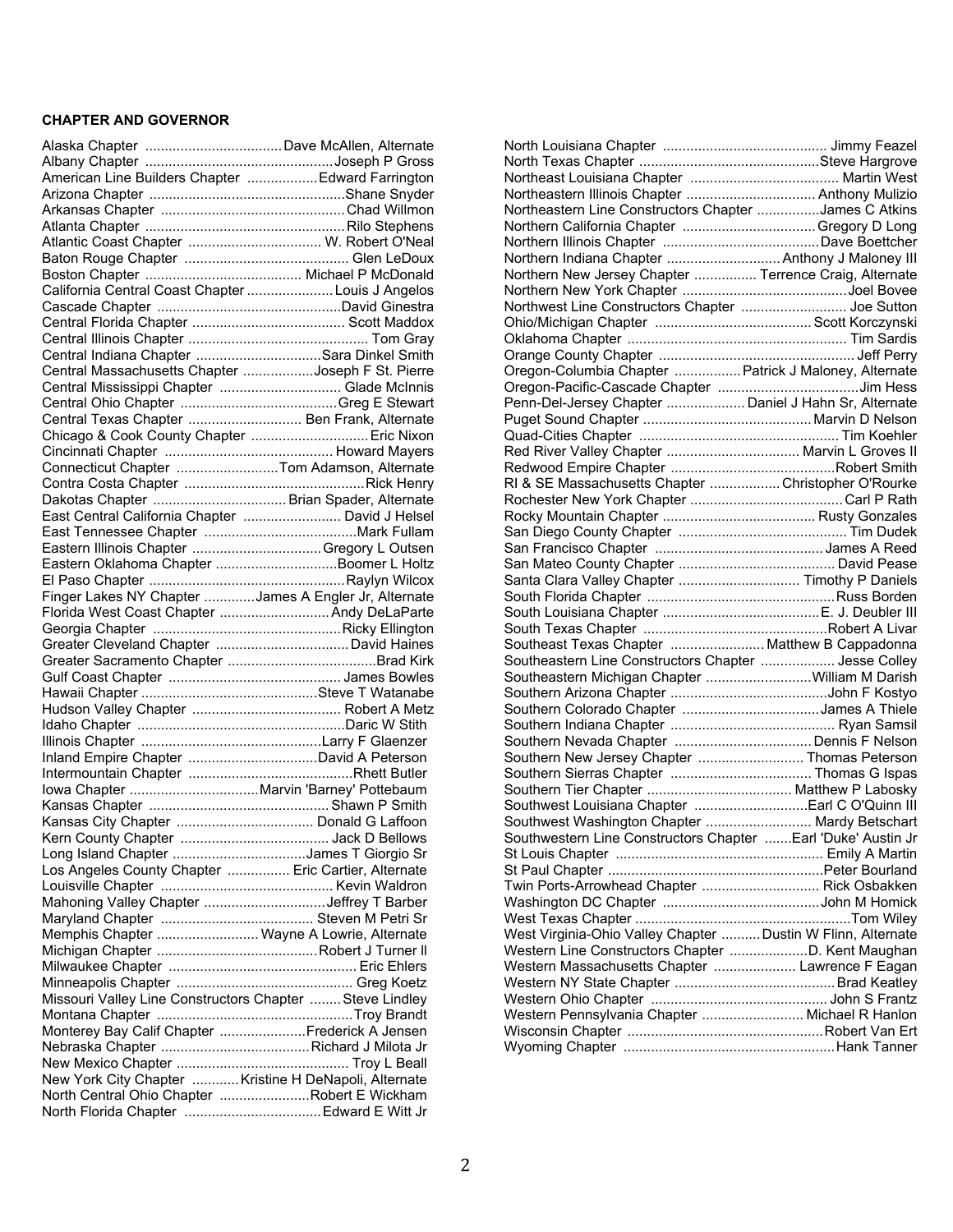# **INTERNATIONAL CHAPTERS**

AOCIEC -Asociacion Oaxaquena de Constructores ................................... Angel Cervantes Madrid

#### **The following Chapters did not pick up their ballot books:**

Baton Rouge Chapter Cascade Chapter Central Indiana Chapter Central Mississippi Chapter Contra Costa Chapter El Paso Chapter Hawaii Chapter Idaho Chapter Louisville Chapter Missouri Valley Line Constructors Chapter Northeast Louisiana Chapter Redwood Empire Chapter Rocky Mountain Chapter San Francisco Chapter San Mateo County Chapter Santa Clara Valley Chapter Southwest Louisiana Chapter West Texas Chapter

#### **The following International Chapters were not represented:**

ACECMEX -Asociacion de Constructores Electromecánicos ACOEA -Asociacion de Contratistas de Obras Electricas de AC ACOEQ -Asociacion de Contratistas de Obras Electromecanicas ACOEZ-Asociacion de Contratistas de Obra ASONELEC -Asociacion Nacional de Empresarios Electricos Inc Bermuda Electrical Contractors Association (BECA) Canadian Electrical Contractors Association Inc (CECA) Corporation of Master Electricians of Quebec Electrical Contractors Association of British Columbia Electrical Contractors Association of Ontario Greater Toronto Electrical Contractors Association Korea Electrical Contractors Association (KECA) MEA (Master Electricians Australia) NECA ACOEO (Guadalajara, Mexico) NECA Americ (Mexico) National Office NECA (Australia) National Office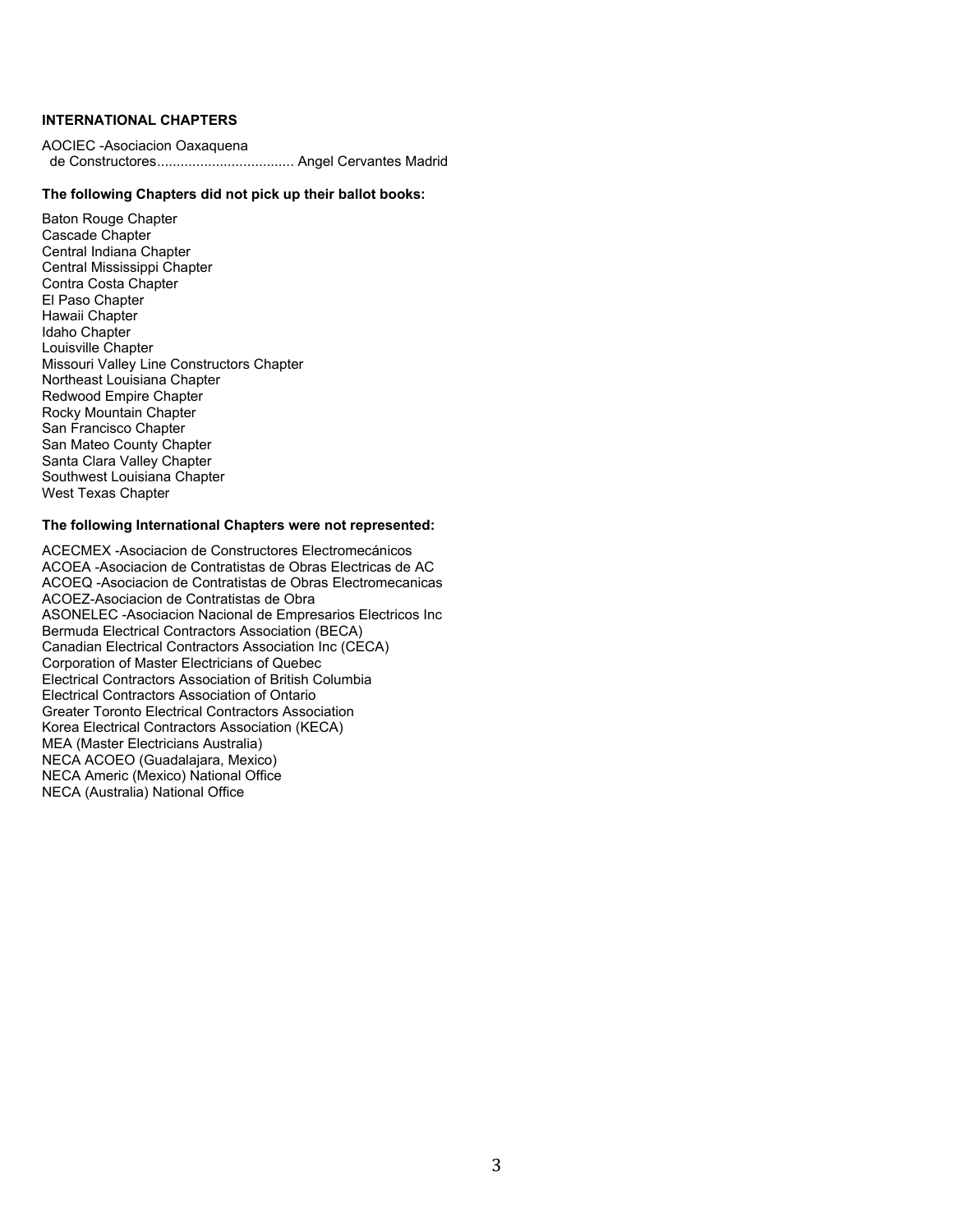**Pledge of Allegiance:** Ron Bailey led the group in the Pledge of Allegiance.

**Welcome from Host City:** Mark Fullam, Governor of the Eastern Tennessee Chapter welcomed the governors and guests to Tennessee.

**Recognition of Fellows of the Academy of Electrical Contracting:** Mr. Long requested that all Fellows stand and be recognized.

**Recognition of Deceased Governors:** A moment of silence honored all chapter governors who have died since the last meeting.

**Report of the Secretary-Treasurer:** Ms. Traci M. Walker, Secretary-Treasurer & CFO, reported on the current financial and membership status.

**Report of the Chief Executive Officer:** Mr. David Long, Chief Executive Officer, reflected on accomplishments for 2021 and plans for 2022.

**Report of the President:** Mr. Larry Beltramo, President, delivered a video message to the governors.

**Remarks:** Mr. Lonnie R. Stephenson, International President of the IBEW discussed the state of the electrical construction industry.

# **Actions:**

# **Meeting Chairs:**

Upon motion duly made and seconded, David Long and Traci Walker were appointed co-chairs of the meeting in President Beltramo's absence.

#### **Action on Minutes of Previous Meetings:**

Upon motion duly made and seconded, the minutes of the virtual meeting held on October 5, 2020, were approved as submitted by voice vote.

#### **Action to Reaffirm Standing Policy Statements:**

Upon motion duly made and seconded, Standing Policy Statements 1, 2, 4 to 8 and 10 to 18 were reaffirmed by voice vote.

# **Action on Ordinary Proposal #1:**

Being properly submitted by the Codes and Standards Committee, this proposal to amend NECA Standing Policy Statement #3, Local and State Legislation was **ADOPTED** by voice vote.

# **Action on Ordinary Proposal #2:**

Being properly submitted by the Codes and Standards Committee, this proposal to amend NECA Standing Policy Statement #9, Electrical Inspections was **ADOPTED** by voice vote.

# **Action on Ordinary Proposal #3:**

Being properly submitted by the Codes and Standards Committee, this proposal to amend NECA Standing Policy Statement #19, Safety and Health was **ADOPTED** by voice vote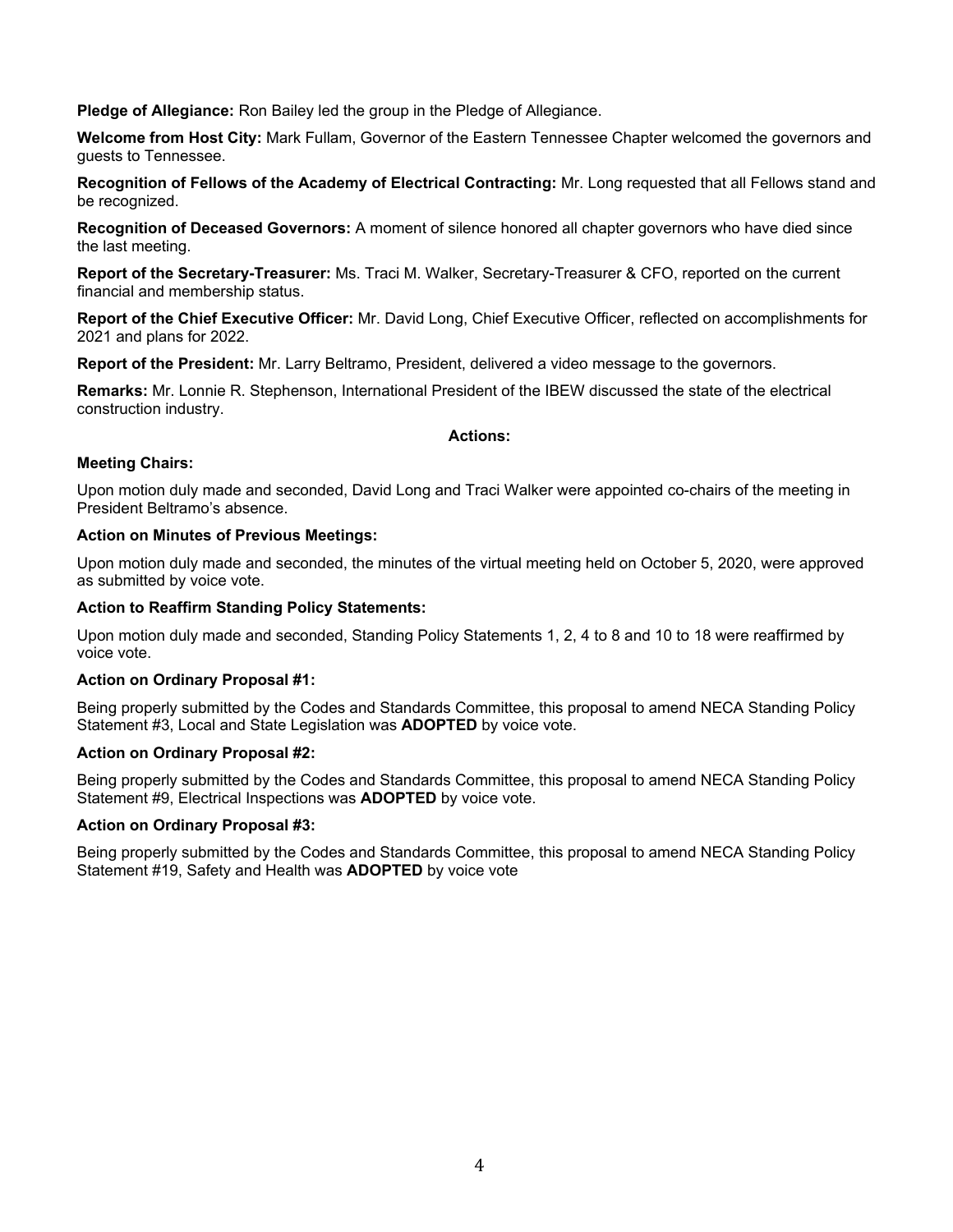# **Establishment of the NECA Executive Committee:**

#### **Election of President:**

*There being no opposition, upon motion duly made and seconded, the following candidate was elected to a two-year term commencing January 1, 2022:*

President Kirk Davis, Shreveport, Louisiana

# **Election of Member Vice Presidents:**

*There being no opposition, upon motion duly made and seconded, the following candidates were elected to two-year terms commencing January 1, 2022:*

| Vice President, District 1 | Stephen Gianotti, Ridgewood, New York     |
|----------------------------|-------------------------------------------|
| Vice President, District 3 | Terry J. Lette, Charlotte, North Carolina |
| Vice President, District 5 | Shawn P. Smith, Topeka, Kansas            |
| Vice President, District 7 | Donald G. Laffoon, Raytown, Missouri      |
| Vice President, District 9 | Gregory D. Long, Napa, California         |

# **Announcement of Executive Committee Selection for Vice President At Large**

Ms. Walker announced that the Executive Committee had appointed Mark Harasha as the Vice President at Large for a two-year term commencing January 1, 2022. Mr. Harasha represents Michels Power of Neenah, Wisconsin.

# **Action on Honorary Membership for Larry Beltramo and Geary Higgins**

The Executive Committee had nominated Larry Beltramo and Geary Higgins for honorary membership.

*Honorary Memberships for Mr. Beltramo and Mr. Higgins, based upon their significant contributions to the industry, were ADOPTED by voice vote.* 

#### **Other Business:**

There being no further business to come before the meeting, Mr. Long thanked the members for their presence and cooperation and officially adjourned the meeting at 11:45 a.m.

Jay M. Walk

Traci M. Walker **Secretary**